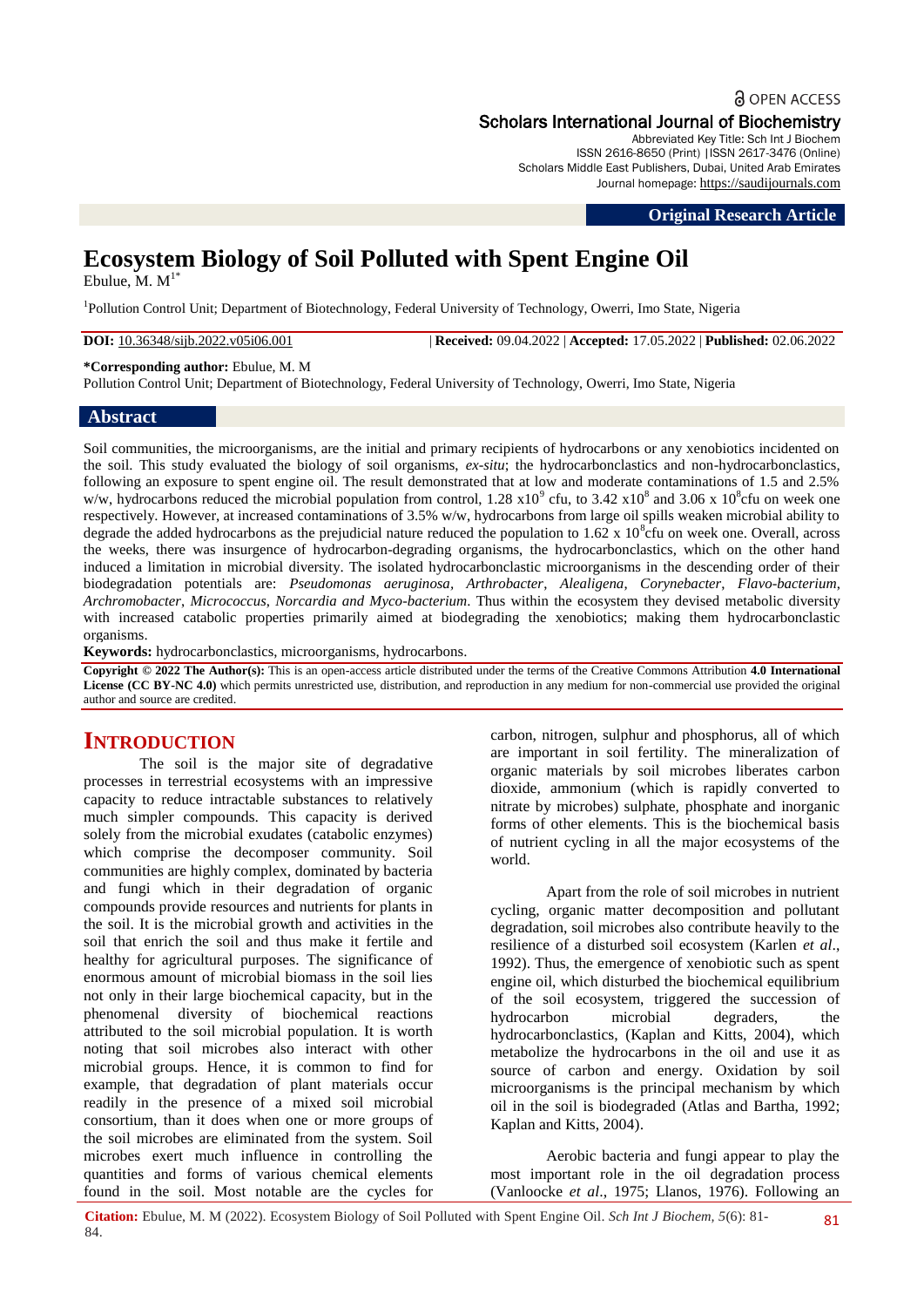oil spill, the microbial population in the soil will go through a short period of adaptation or lag phase (Rowell, 1975). Vanloocke *et al.*, (1975) reported that the lag phase often encountered in soil metabolism upon the application of hydrocarbons was caused by the toxicity of low boiling aromatic hydrocarbons. The toxicity aspect was further supported by the work of Walker *et al.*, (1975). On the basis of these reports, it appears that the adaptation time depends to a large extent on the microbial population present in the soil, site and climatic conditions, and the type and amount of oil spilled.

After the microbial population has adapted to the oil, usually microbial numbers and activity will increase. Several researchers have demonstrated increases in microbial activity following the addition of oil to soil by measuring either oxygen uptake or carbon dioxide evolution (in the case of dehydrogenases) from the oil contaminated soil (Gudin and Syratt, 1975; Watts *et al*., 1982). Oil biodegradation in an adequately aerated soil has been found to be closely related to microbial activity. The biodegradation is usually fairly rapid in the beginning and then slows down or declines, probably because of the organic acid produced which created a reducing environment. This biodegradation is largely due to aerobic reactions and thus proceeds fastest in well aerated or oxygenated surface soils. In subsoil, anaerobic conditions usually prevail and in soils where oxygen reserves are low, oil biodegradation will occur much more slowly.

Based on the laboratory and field studies, substantial evidence abound that some constituents of oil are preferentially metabolized by hydrocarbon decomposers, and that the rate of decomposition differs between oil types (Walker *et al.*, 1976; Fedorak and Westlake, 1981). As a vital component of soil ecosystem function, soil microbial community can reflect changes in the functionality of a soil ecosystem. It is on this basis therefore, that soil microbes have been proposed as biological indicators of stress in soil ecosystem insulted with hydrocarbons from spent engine oil (Kaplan and Kitts, 2004).

#### **Research Design**

This research was designed for a-forty-twoday investigation in consideration of the volatility and biodegradability of hydrocarbons: day- zero, -14, -28, - 42; within which, the microbial biomass was evaluated.

# **MATERIALS AND METHODS**

#### **Sample Collections**

Spent engine oil was obtained randomly from three different mechanic villages in Owerri, Imo State, Nigeria and pooled together to obtain a composite sample meant for the analysis. The soil was obtained from Federal University of Technology Owerri, Imo State, Nigeria with an augar inserted about fifteen centimeters into the soil.

#### **Soil Preparation**

From the soil samples collected 220Kg was weighed, dried at ambient temperature (25-27ºC), crushed in a porcelain mortar and sieved with cheesecloth to remove tiny stones and other particulate matters. The fractions (10g), after contamination with spent engine oil at different concentrations  $(1.5, 2.5, ...)$ and 3.5% w/w) were used for the determination of total microbial biomass and hydrocarbonclastics.

#### **Determination of microbial population in spent engine oil-impacted soil Sterilization of materials**

The Petri dishes were washed with tap water, dried in a dryer at a temperature of  $45^{\circ}$ C; then ovendried at  $210^{\circ}$ C for 2hr. The test tubes, Erlenmeyer flask, pipette tips, crucible, spatula and beakers were autoclaved at a temperature of  $120^{\circ}$ C and fifteen pounds pressure for 15 min.

#### **Bacterial culture**

To sterile water, 10g of soil sample was aseptically introduced into test tubes, tightly capped and vortexed for 5min. Thereafter, 1ml was aseptically transferred into 9ml of sterile distilled water, and tenfold serial dilutions were carried out. 0.1ml of the solution from the fourth dilution was evenly spread on an already prepared nutrient agar plate and the culture was incubated for a period of 24h. After the incubation period, the total viable count was determined by counting the colony forming units (cfu) and distinct colonies were isolated.

#### **Identification of isolates**

The isolates were subjected to the routine bacterial identification procedure using Bergey's Manual of Systematic Bacteriology (Baumann and Schubert, 1994).

# **RESULT**

| % Contamination          | Week $0ne$ (cfu/g) | Week Two<br>(cfu/g) | Week Four<br>(cfu/g) | Week six<br>(cfu/g) |
|--------------------------|--------------------|---------------------|----------------------|---------------------|
| Control $1.28\times10^9$ |                    |                     |                      |                     |
| 1.5                      | $3.42 \times 10^8$ | $3.98 \times 10^8$  | $4.20 \times 10^8$   | $3.71 \times 10^8$  |
| 2.5                      | $3.06 \times 10^8$ | $3.29 \times 10^8$  | $3.60 \times 10^8$   | $3.40 \times 10^8$  |
| 3.5                      | $1.62 \times 10^8$ | $2.00 \times 10^8$  | $2.68 \times 10^8$   | $2.72 \times 10^8$  |

**Table 1: Total microbial population in spent engine oil-impacted soil (x 100)**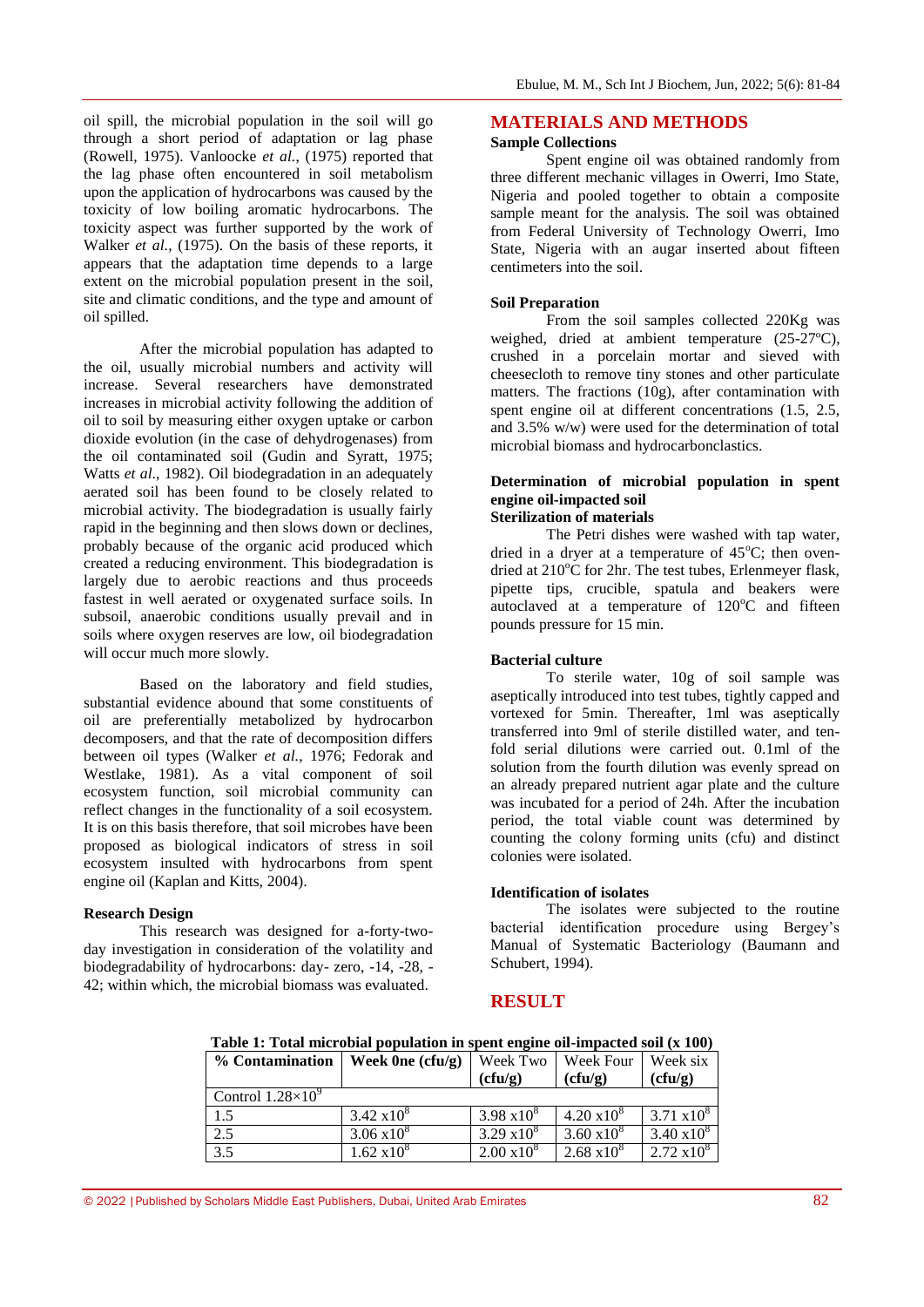The prejudicial nature of crude oil reduced the biomass as the concentration increased on week one. Thereafter, there was insurgence of hydrocarbonclastic organisms as presented in Table 1.

#### **Microbial isolates in the crude oil**-**impacted soil**

**Bacterial strains:** *Pseudomonas aeroginosa*, *Flavobacteria*, *Nocardia*, *Corynebacteria, Mycobacteria*, *Micrococcus sp*, *Rhodococcus*, *Streptomyces*, *Bacillus sp*, *Arthrobacter* and *Cyanobacteria*.

**Fungal strains:** *Fusarium sp*, *Aspergillus niger*, *Candida sp*, and *Penicillium.*

#### **DISCUSSION**

Following an oil spill, the microbial population in the soil passed through a short period of adaptation or lag phase, a reduction in biomass and a limitation in microbial diversity from  $1.28 \times 10^9$  to  $1.62 \times 10^8$  cfu/g in week one at 3.5% contamination. The lag phase encountered in this study upon the application of spent oil may be attributed to the toxicity of hydrocarbons (Ebulue *et al*., 2017). Walker *et al.,* (1975) reported similarly the microbial lag phase following the introduction of hydrocarbon from oil. They attributed it to the toxicity of the later where they concluded that the time lag was equivalent to the time required for the active oil-degrading microbial population to grow and synthesize the enzymes required for oil decomposition. Thus, this initial decrease in the microbial population in the soil sample contaminated with spent engine oil supports the report that spent oil is prejudicial to soil ecosystem. This development may be attributed to the fact that the oil elicited its acute toxicity effects on some strains of microorganisms.

Following the insult, some microbial strains which could not withstand this toxicity were eliminated, while the hydrocarbonclastic strains survived it. However, at increased concentrations overtime, there was increase in microbial population from  $1.62 \times 10^8$  to  $2.68 \times 10^8$  cfu/g which cuts across weeks -one to -four at  $1.5 - 3.5\%$  contamination. The implication in this upsurge was attributable to the hydrocarbon-degrading organisms (the hydrocarbonclastics), which use hydrocarbon as source of carbon and energy thereby increasing the biomass. The significance of this insult has been shown to enhance microbial growth in the affected soil due to increase in the availability of degradable substrate, and as such microbial biomass and activity are generally much higher in the spent engine oil-impacted soil than in the bulk soil. It is this enhanced microbial activity as a consequence of the degradable substrate that constitutes the hallmark of remediation of the oil polluted soil.

Overall, the result implicated that at increased contamination, hydrocarbons increased the abundance of hydrocarbon-degrading microorganisms (the

hydrocarbonclastics), but on the other hand, induced a limitation in microbial diversity; an effect that slows soil organic matter mineralization and associated nutrient remineralization (Ebulue *et al*., 2017).

The rate of biodegradation of spent engine oil by hydrocarbonclastic organisms isolated from oilimpacted soil showed that the biodegraders which are *Pseudomonas aeruginosa, Micrococcus varians*, *Azotobacter vinelandii and Bacillus subtilis* have different abilities in the breakdown and utilization of the oil. *Pseudomonas aeruginosa* had the highest growth in the sterilized soil supplemented with the highest percentage concentration of the spent oil. This was followed by *Micrococcus varians*, *Azotobacter vinelandii and then Bacillus subtilis.* The degrading bacteria used these pollutants as a new carbon and energy sources. The results of this study are similar to that reported by Margesin *et al*., (2000) which indicated that the count of degrading bacteria increased with addition of oil substances. Additionally, it is not surprising that *Pseudomonas aeruginosa* exhibited the highest growth. This is because not only that it was isolated frequently from oil-contaminated soils (crude or spent), but also because it is known to possess a more competent and active hydrocarbon-degrading enzymes than other biodegraders as reported by Onwurah (2000).

### **CONCLUSION**

Overall, at increased contamination, hydrocarbons in the oil-impacted soil increased the abundance of hydrocarbon-degrading microorganisms (the hydrocarbonclastics), but on the other hand, induced a limitation in microbial diversity; an effect that slows soil organic matter mineralization and associated nutrient re-mineralization (Ebulue *et al*., 2017). It is this enhanced microbial activity as a consequence of the degradable substrate that constitutes the hallmark of remediation of the oil-polluted soil.

# **REFERENCES**

- Baumann, P., & Schubert, R. H. W. (1984). Family II. Vibrionaceae, In: Krieg, N. R., & Holt, J. G. eds. Bergey's Manual of Systematic Bacteriology, Vol. I. The Williams and Wilkins, Baltimore. Pp 516-550.
- Ebulue, M. M., Nwodo, O. F. C., Onwurah, I. N. E., Uwakwe, A. A., & Wegwu, M. O. (2017). Enzyme-based assay for toxicological evaluation of soil ecosystem polluted with spent engine oil. *International Journal of Innovative Science, Engineering and Technology*, 4(7), 178–189.
- Ebulue, M. M., Uwakwe, A. A., & Wegwu, M. O. (2017). Soil lipase and dehydrogenases activities in spent engine oil polluted ecosystem. *Journal of Bioinnovation,* 6(5), 782-789.
- Fedorak, K. P. M., & Westlake, D. W. S. (1981). Degradation of aromatics and saturates in crude oil